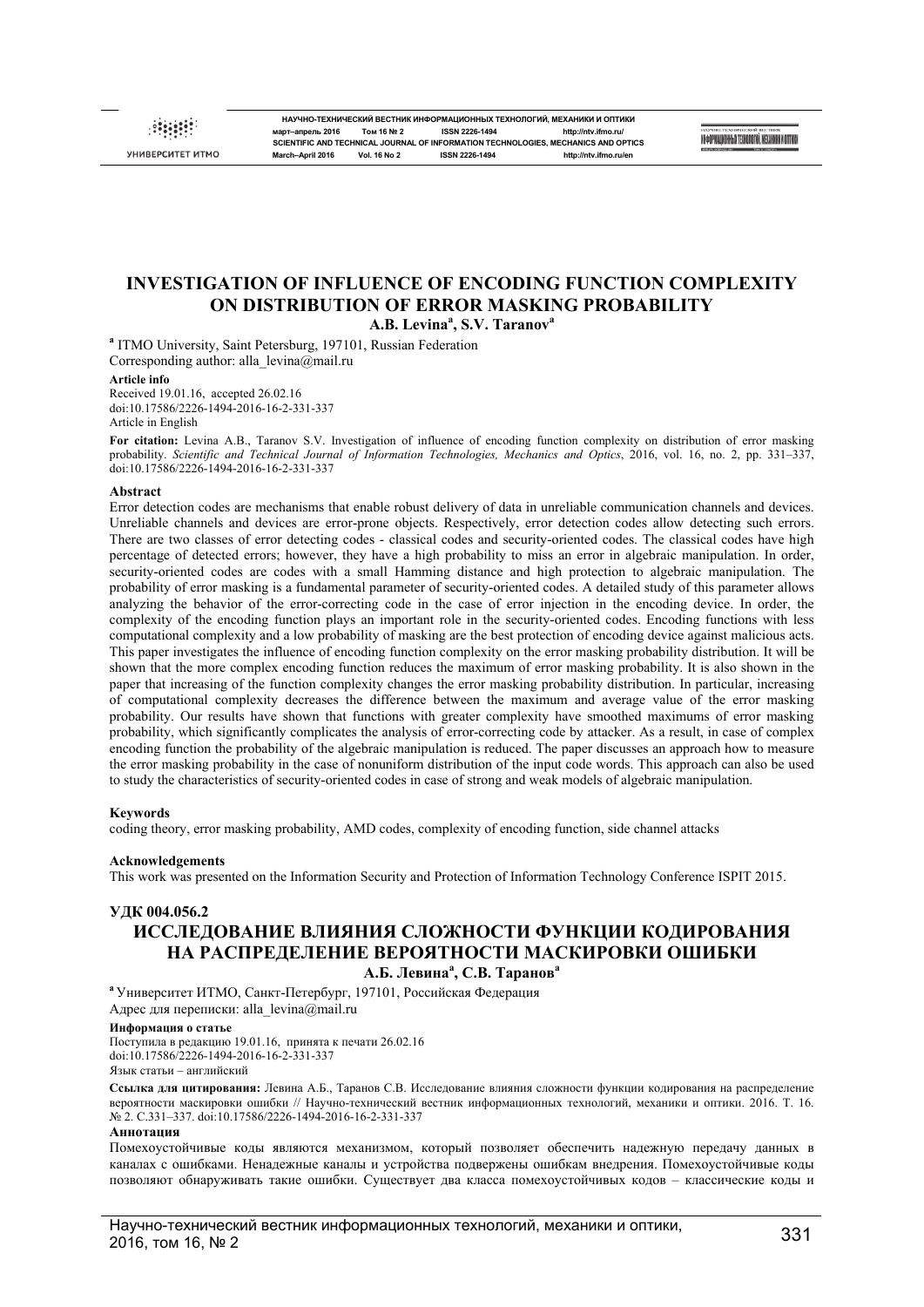коды, ориентированные на безопасность. Классические коды имеют высокий процент обнаружения ошибок, но, в то же время, высокую вероятность пропустить ошибку в случае алгебраической манипуляции. В свою очередь, коды, ориентированные на безопасность, имеют маленькое кодовое расстояние и высокую защиту от алгебраических манипуляций. Вероятность маскировки ошибки является основным параметром кодов, ориентированных на безопасность. Детальное изучение данного параметра позволяет проанализировать поведение помехоустойчивых кодов в случае внедрения ошибки в устройство кодирования. Немаловажным параметром кодов, ориентированных на безопасность, является также сложность функций кодирования. Функции кодирования с низкой вычислительной сложностью и низкой вероятностью маскировки ошибки являются лучшей защитой устройств кодирования против действий злоумышленников. В работе исследуется влияние сложности функции кодирования на распределение вероятности маскировки ошибки. Показано, что вычислительно сложные функции имеют меньшую вероятность маскировки ошибки. Также изменение сложности функций кодирования влечет изменения в распределении вероятности маскировки ошибки. В частности, увеличение вычислительной сложности уменьшает разность между максимальным и средним значением вероятности маскировки ошибки. Показано, что функции кодирования с большой сложностью имеют менее различимые максимумы вероятности маскировки ошибки, что значительно упрощает анализ помехоустойчивого кода злоумышленником. Как результат, в случае более сложной функции кодирования вероятность алгебраической манипуляции уменьшается. Предлагается подход к измерению вероятности маскировки ошибки при неравномерном распределении входных кодовых слов. Данный подход может быть использован для изучения характеристик кодов, ориентированных на безопасность, для случаев сильной и слабой модели алгебраических манипуляций.

#### **Ключевые слова**

теория кодирования, вероятность маскировки ошибки, AMD-коды, сложность функции кодирования, атаки по сторонним каналам

#### **Благодарности**

Работа представлена на Конференции по информационной безопасности и защите информации ISPIT 2015.

## **Introduction**

Being transmitted and stored, digital data suffer from noise that can introduce errors in the binary bits. Errors may occur either randomly or as a result of malicious acts. Error detection codes are mechanisms that enable robust delivery of data in unreliable communication channels and devices. Error-detecting codes add a redundancy data to a given digital data for detection of errors occurred during transmission, storage and injection by attackers. There are two classes of error detecting codes – classical codes and security-oriented codes. Classical error detecting codes are trying to maximize the Hamming distance between code words; at that, the larger Hamming distance is, the more errors can be detected and corrected. However, studies of Mark Karpovskiy [1–3] have shown that the classical error detecting codes are vulnerable to the fault injection attacks in the encoding device. Classical linear error-detecting codes are not optimum for error detection in communication channels and devices when the error distributions of a channel are non-stationary or unknown since they do not minimize the worst case error masking probability.

To protect against such attacks the class of security-oriented codes has been designed. Security-oriented codes provide detection of all possible errors in any distribution of input code words. Currently, there are two approaches to security-oriented code development: «robust codes» of Mark Karpovsky [4–6] and «algebraic manipulation detection (AMD) codes» of Ronald Cramer [7, 8]. AMD codes are considered as generalization of robust codes, so in this paper, the results will be shown in the framework of the conceptual apparatus of AMD codes. Notions of «algebraic manipulation» and «algebraic manipulation detection (AMD) codes» for the first time have been introduced in [7]. For constructing of the AMD codes various mathematical objects are used [9, 10].

The robust codes constructed by Karpovsky et al. in  $[4, 5, 11, 12]$  are the special class of weak AMD codes. Robust codes are AMD codes with deterministic encoding function. Deterministic encoding functions called one mapping of input values to code words of the some error-correcting code. This paper examines only deterministic encoding functions.

Fields of application of security-oriented codes are diverse and include communication channels with possible random errors, protect from age-related memory loss, secret sharing schemes and others. Some fault based side channel attacks are impossible or difficult to achieve, if the encoding device uses security-oriented codes [13–15]. These codes reduce significantly the number of undetected faults that can be exploited by an attacker.

The error masking probability is one of the main characteristic of the security-oriented codes; a number of undetected errors and complexity of encoding functions are also important characteristics. Since securityoriented codes are nonlinear, the coding rate is less than, for example, in linear codes. Accordingly, the complexity of the coding function is critical, since the more computational complexity is, the slower error detecting code will be.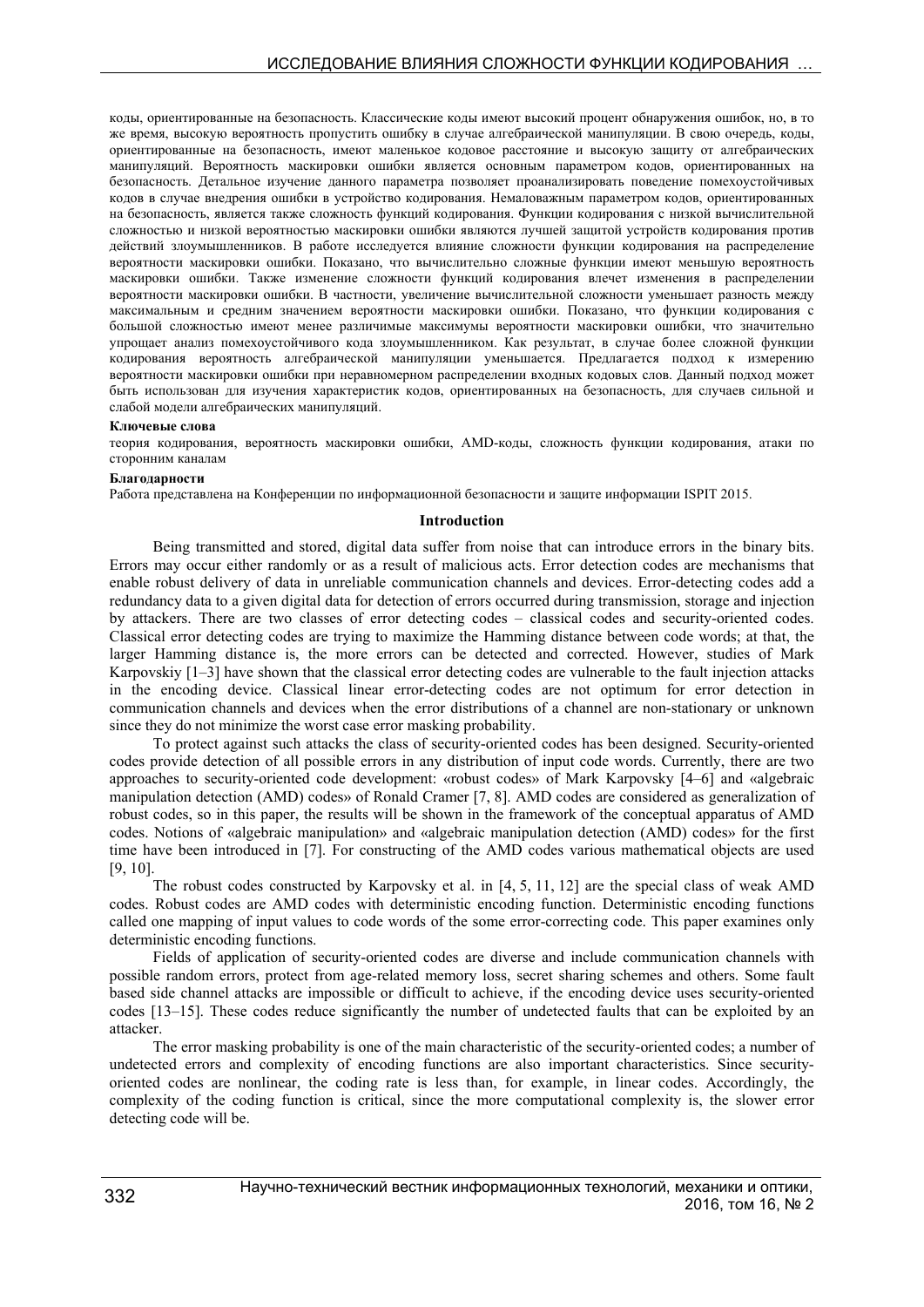This paper proposes an approach for analysis of coding functions in the case of non-uniform distribution of the input code words. The paper investigates the effect of the computational complexity of encoding functions on the probability of error masking for various distributions of input code words.

## **AMD codes and complexity of encoding function**

AMD codes present the class of security-oriented codes. To define algebraic manipulation and AMD codes, it is necessary to consider the notion of an abstract storage device.

This device denotes as  $\sum G$  and holds an element *g* from a finite abelian group *G*. An attacker is not able to obtain any information about the element *g* stored in the device  $\sum G$ . However, he can change the stored element *g* by adding another element  $\delta \in G$ . This tampering is called an algebraic manipulation. After algebraic manipulation, the abstract storage device  $\sum G$  will store the value  $g + \delta$ . An adversary can choose the value  $\delta \in G$  only based on what he had already known about *g* before it was stored in the device (a priory knowledge of g). AMD codes encode original information  $s \in S$  as an element of  $g \in G$  in such way that any algebraic manipulation is detected with high probability. Example of abstract storage device and algebraic manipulation is shown in Figure 1.



Fig. 1. Scheme of abstract storage device *<sup>G</sup>* . An adversary can inject an error δ*G* and control distribution of  $s \in S$ , so it is necessary to arrange a protection based on security-oriented codes

In [7] Cramer et al. allocate weak and strong type of fault injection attack. In weak attack an adversary cannot choose the input and thereby control the output of system. So, from an adversary's point of view the source *s* is uniformly distributed and the attacker only can inject any specific error pattern  $\delta \in G$  in the storage device  $\sum G$ , but he/she cannot change value *s* at their own discretion.

In strong attack the adversary can determine the outputs by choosing the inputs. In this case the adversary knows the value  $s \in S$  and, moreover, he can choose it himself. In both types of fault injection attacks the value *g* stored in  $\sum G$  is hidden from the attacker.

One of the main criteria for evaluating the effectiveness of AMD code is the error masking probability  $Q(e)$ . The error masking probability  $Q(e)$  can be defined as

$$
Q(e) = \frac{\{g \in C, g + e \in C\}}{M},\tag{1}
$$

where *C* is the robust code,  $g$  is a codeword that belongs to the code  $C$ ,  $e$  is an error injected by an adversary, *M* is the number of codewords in the code *C*. Error vector *e* can take all possible values of the group *G* , which also includes all the codewords *g* . In the case of weak attack model, calculation of error masking probability is performed simply. The distribution of occurrence probability of the input codewords is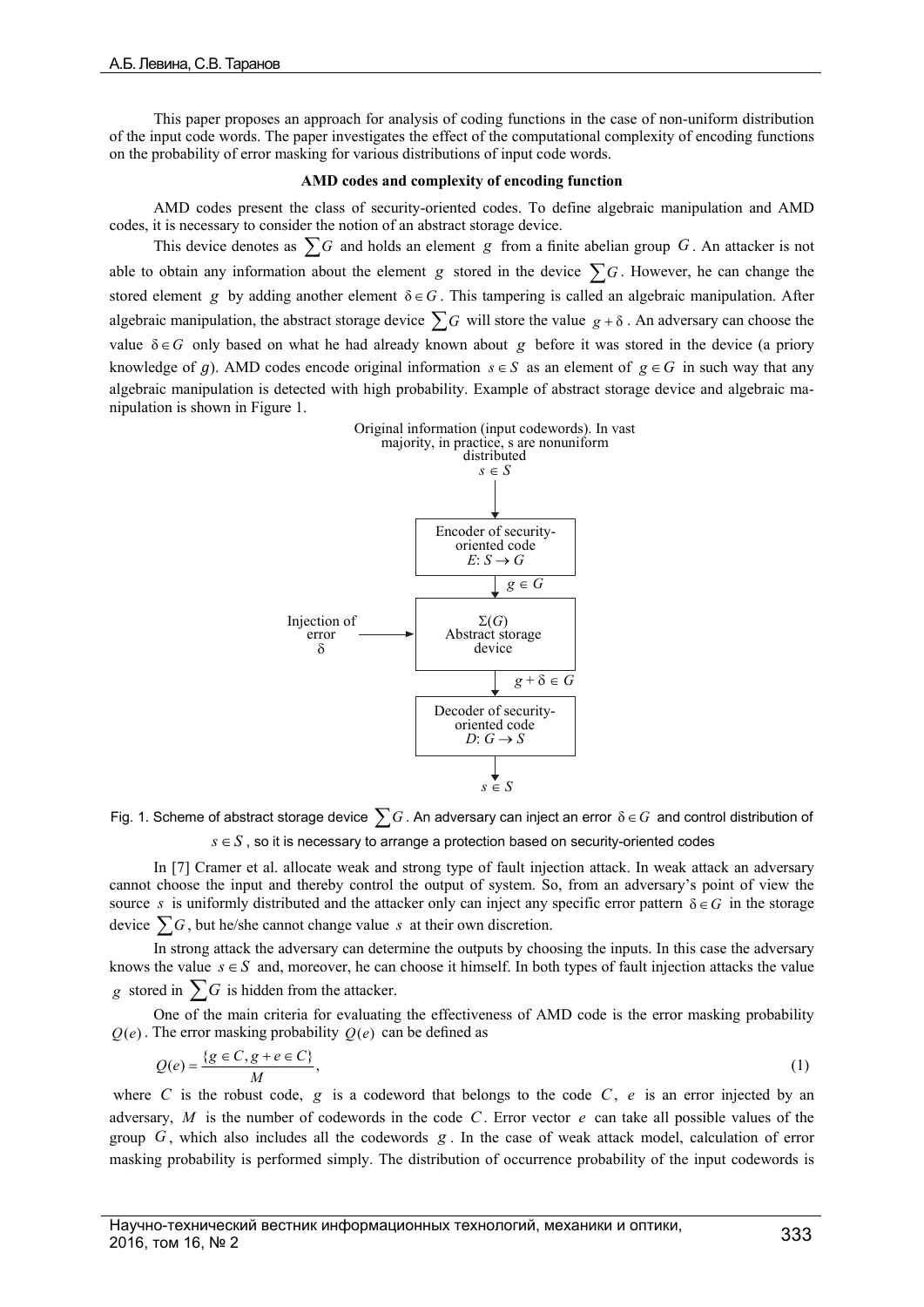uniform, so  $p(g_1) = p(g_2) = \cdots = p(g_M) = \frac{1}{M}$ , where  $p(g)$  denotes the occurrence probability of corresponding codewords *g* . The error masking probability for certain error *e* will be equal to the number of vectors *g* which satisfy the formula (1).

In a strong attack model input codewords can be controlled by an attacker and have a non-uniform distribution. Thus, for calculation of the error masking probability, it is necessary to add corresponding probability  $p(g_i)$  to the current error masking probability  $Q(e_i)$  whenever the condition  $g_i + e_j \in C$ , where *i* and *j* are the sequence numbers of vectors in group *G* . This approach of error masking probability allows not only measuring the maximum value of the error masking probability, but also getting the full probability distribution of error masking for each error *e* from group *G* .

# **Influence of encoding function complexity on distribution of error masking probability in the example of Maiorana-McFarland functions**

The characteristics of the AMD codes depend on the properties of their encoding function This paper explores the influence of encoding function complexity on the error masking probability distribution at the example of comparison of functions  $F(x, y) = xy$  and  $F(x, y) = xy^{-1}$ . In these functions parts *x* and *y* represent the two halves of the information part of the codeword. That is, the input vector s may be represented by concatenating of these two parts *x* and *y* so  $s = (x, y)$ . Accordingly, entire codeword includes the redundant part and has a form  $g = (x, y, F(x, y))$ , where  $F(x, y)$  is a result of encoding function.

Let's consider the behavior of the error masking probability of two encoding functions  $F(x, y) = xy$  and  $F(x, y) = xy^{-1}$ . The second function is computationally more difficult than the first one, because it further comprises taking the multiplicative inverse in the field.

| <b>Distribution</b>                                                                                                                                                                        | $F(x, y) = xy$      | $F(x, y) = xy^{-1}$ |
|--------------------------------------------------------------------------------------------------------------------------------------------------------------------------------------------|---------------------|---------------------|
| Uniform distribution                                                                                                                                                                       | $max Q(e) = 0,0625$ | $max Q(e) = 0,0625$ |
| Binomial distribution                                                                                                                                                                      | $max Q(e) = 0,4987$ | $max Q(e) = 0,2227$ |
| $p_1(g) = \begin{cases} \frac{0.8}{56}, & 51 \le g < 106 \\ \frac{0.2}{200}, & otherwise \end{cases}$                                                                                      | $max Q(e) = 0,2285$ | $max Q(e) = 0,1222$ |
| $p_2(g) = \begin{cases} 0.7 & 101 \le g < 200 \\ \frac{0.3}{156}, & otherwise \end{cases}$                                                                                                 | $max Q(e) = 0,1222$ | $max Q(e) = 0,0917$ |
| $p_3(g) = \begin{cases} \frac{0,1}{150}, & 1 \le g < 150 \\ \frac{0,9}{106}, & otherwise \end{cases}$                                                                                      | $max Q(e) = 0,1358$ | $max Q(e) = 0,1045$ |
| $p_4(g) = \begin{cases} 0,9 \\ 30 \\ 0,1 \\ 226 \end{cases}$ , 101 $\leq g < 130$<br><i>p</i> <sub>4</sub> ( <i>g</i> ) = $\begin{cases} 0,9 \\ 0,1 \\ 226 \end{cases}$ , <i>otherwise</i> | $max Q(e) = 0,48$   | $max Q(e) = 0,1844$ |

Table. Comparison of the functions  $F(x, y) = xy$  and  $F(x, y) = xy^{-1}$  for various distribution and value  $r = 4$ . *g* denotes the codeword of code and  $p(g)$  is a probability of codeword occurrence

For comparison it is necessary to generate codewords of error correcting codes with encoding function  $F(x, y) = xy$  and  $F(x, y) = xy^{-1}$ , where x and y are, respectively, the first and second half of the information part. Both codes have a codeword length equal to  $3r$ , the number of codewords is equal to  $2^{2r}$ , where r is the length of redundancy part. The results of measurement of error masking probability produced by the scripts in MatLab software for these functions are shown in the Table.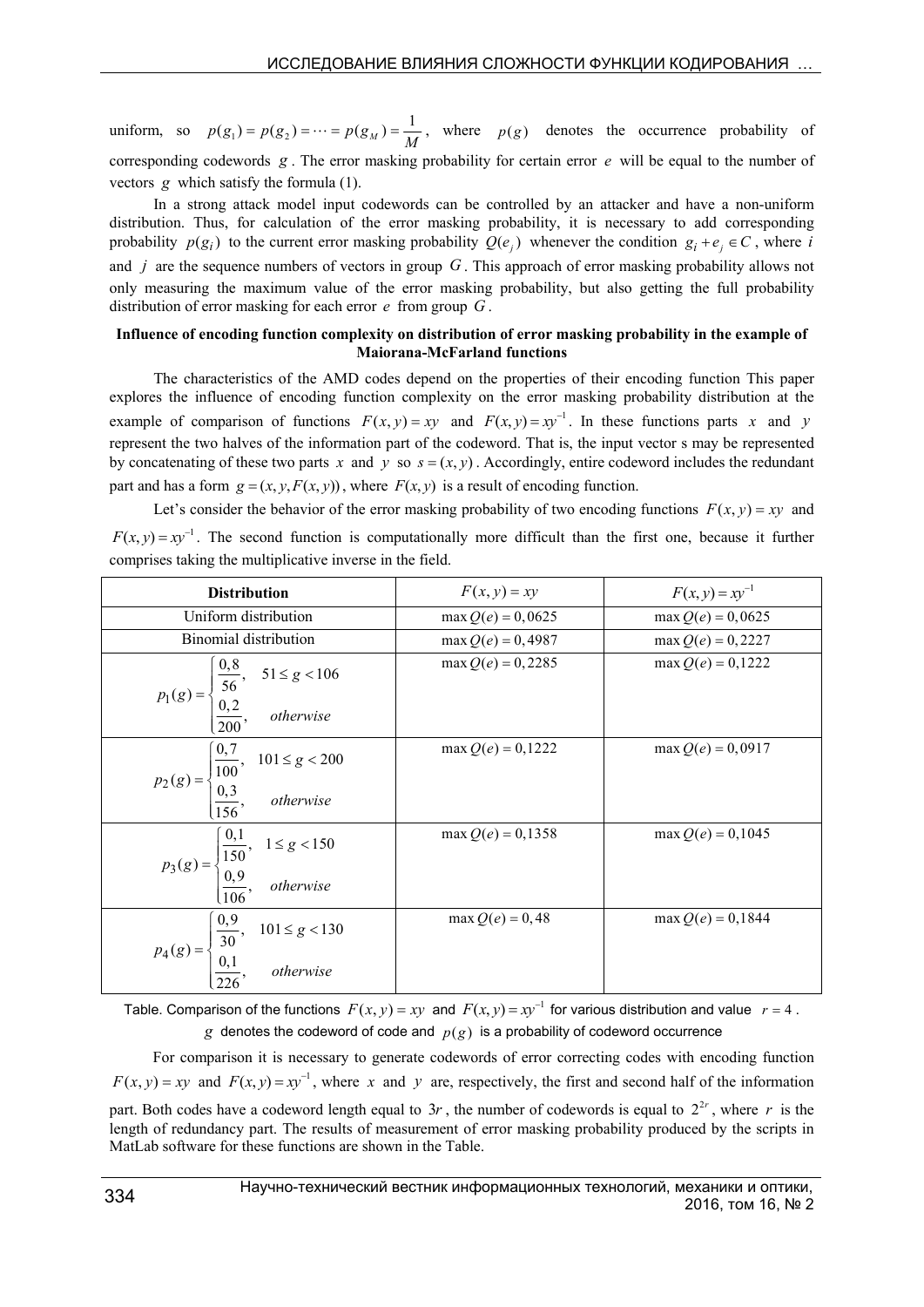The Table results show that the code based on function  $F(x, y) = xy^{-1}$  provides less maximum of error masking probability under nonuniform codeword distribution. The difference between the codes is clearer if we compare the codes under distribution and piecewise function number 4.

However, for the security-oriented code, not only the maximum value of the error masking probability is important, but also the distribution of the error masking probability. Let us consider the distribution of the error masking probability for code with encoding function  $F(x, y) = xy$  for distribution of codeword.



Fig. 2. The error masking probability of each error for code with encoding function  $F(x, y) = xy$  ( $r = 4$ ) under binomial distribution. The ordinate shows the value of the masking probability  $O(e)$ .



Fig. 3. The error masking probability of each error for code with encoding function  $F(x, y) = xy^{-1}$  ( $r = 4$ ) under binomial distribution. The ordinate shows the value of the masking probability  $O(e)$ . Abscissa is a decimal representation of error vectors *e*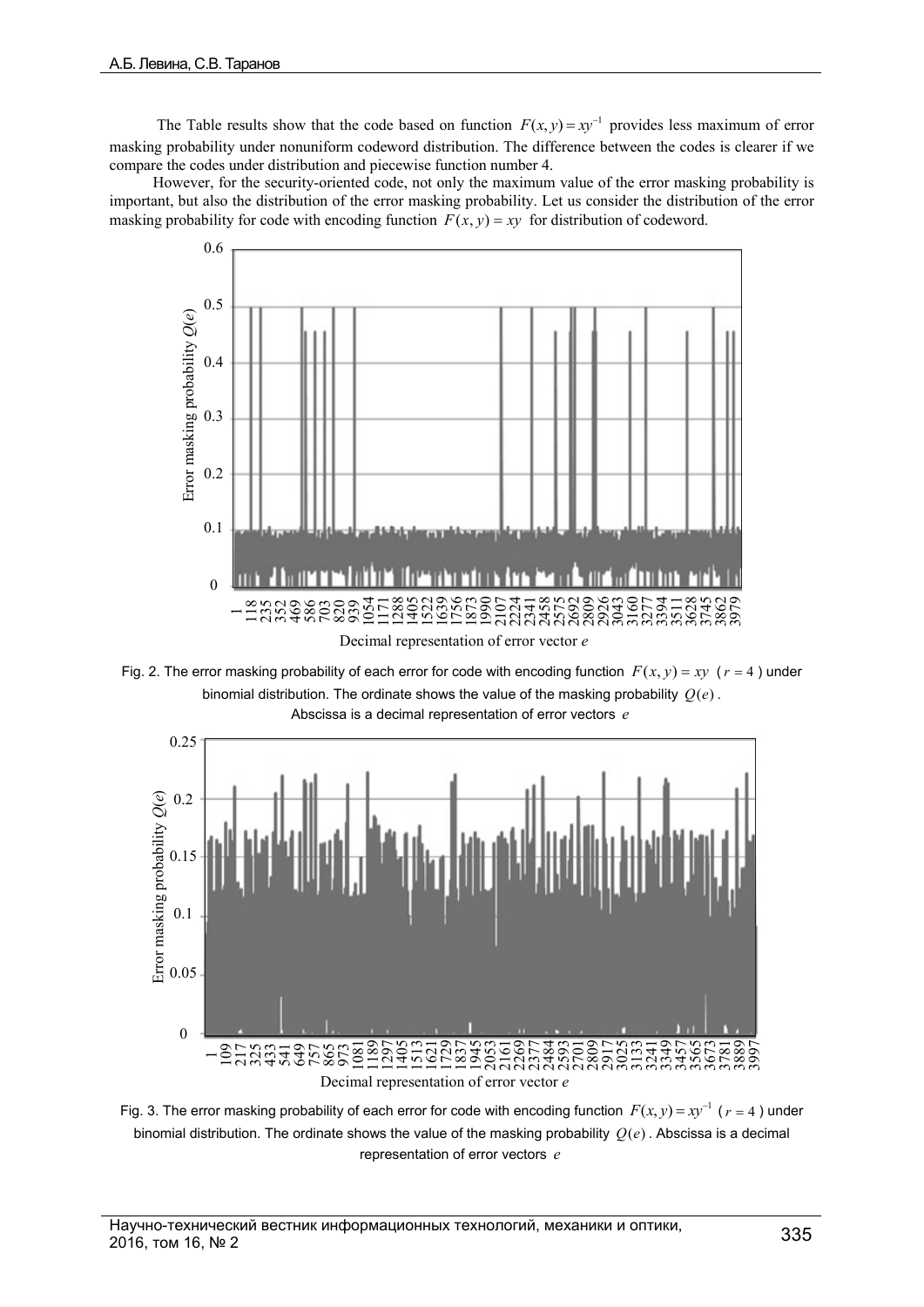It is clear from the Figure 2 that there is a huge difference between the maximum values of  $Q(e) \approx 0.5$ and the average value over the whole distribution  $Q(e) \approx 0.12$ . As a result, errors corresponding to the maximum values are potentially dangerous to implement, since they have a higher chance of being missing by error-correcting codes. Let's analyze what happens with the distribution of the error masking probability in case of minor complication of encoding function the condition that coding function remains perfectly nonlinear.

In addition to reduction of the maximum of error masking probability, the difference between the maximum and average value of  $O(e)$  decreases. Maximum values of  $O(e)$  in the Figure 3 are not as distinct as in the Figure 2 that hampers their localization in error injection attack. The probability distribution in Figure 3 is more difficult to analyze by the attacker, because error masking probability values are close to each other.

## **Conclusion**

This paper investigates the influence of encoding function complexity on the error masking probability distribution in the example of comparison of functions  $F(x, y) = xy$  and  $F(x, y) = xy^{-1}$ . The paper assesses the maximum of error masking probabilities, the difference between the maximum and average values of  $O(e)$ , and also the probability of the potential error injection. Assessment shows that even insignificant increase of the function complexity can improve the characteristics of AMD codes. The paper proposes an approach to measure the error masking probability for the case of nonuniform distribution of input codewords. This approach allows a detailed analysis of the error masking probability for each possible error.

### **References**

- 1. Karpovsky M.G., Taubin A. New class of nonlinear systematic error detecting codes. *IEEE Transactions on Information Theory*, 2004, vol. 50, no. 8, pp. 1818–1820. doi: 10.1109/TIT.2004.831844
- 2. Kulikowski K.J., Karpovsky M.G., Taubin A. Fault attack resistant cryptographic hardware with uniform error detection. *Lecture Notes in Computer Science*, 2006, vol. 4236, pp. 185–195.
- 3. Kulikowski K.J., Karpovsky M.G., Taubin A. Robust codes and robust, fault tolerant architectures of the advanced encryption standard. *Journal of System Architecture*, 2007, vol. 53, pp. 138–149. doi: 10.1016/j.sysarc.2006.09.007
- 4. Ge S., Wang Z., Luo P., Karpovsky M. Reliable and secure memories based on algebraic manipulation detection codes and robust error correction. *Proc. 6th Int. Conf. on Dependability*. Barcelona, Spain, 2013.
- 5. Luo P., Lin A.Y.-L., Wang Z., Karpovsky M.G. Hardware implementation of secure shamir's secret sharing scheme. *Proc. IEEE 15th Int. Symposium on High-Assurance Systems Engineering*. Miami, USA, 2014, pp. 193–200. doi: 10.1109/HASE.2014.34
- 6. Wang Z., Karpovsky M.G., Kulikowski K.J. Design of memories with concurrent error detection and correction by non-linear SEC-DED codes. *Journal of Electronic Testing: Theory and Applications*, 2010, vol. 26, no. 5, pp. 559–580. doi: 10.1007/s10836-010-5168-5
- 7. Cramer R., Fehr S., Padro C. Algebraic manipulation detection codes. *Science China Mathematics*, 2013, vol. 56, no. 7, pp. 1349–1358. doi: 10.1007/s11425-013-4654-5
- 8. Cramer R., Dodis Y., Fehr S., Padró C., Wichs D. Detection of algebraic manipulation with applications to robust secret sharing and fuzzy extractors. *Lecture Notes in Computer Science*, 2008, vol. 4965, pp. 471–488. doi: 10.1007/978-3-540-78967-3\_27
- 9. Wang Z., Karpovsky M.G. Reliable and secure memories based on algebraic manipulation correction codes. *Proc. 2012 IEEE 18th Int. On-line Testing Symposium*. Sitges, Spain, 2012, art. 6313861, pp. 146–149. doi: 10.1109/IOLTS.2012.6313861
- 10. Wang Z., Karpovsky M.G., Joshi A. Nonlinear multi-error correcting codes for reliable MLC nand flash memories. *IEEE Transactions on VLSI Systems*, 2012, vol. 20, no. 7, pp. 1221–1234. doi: 10.1109/TVLSI.2011.2157183
- 11. Jongsma E. *Algebraic Manipulation Detection Codes*. Bachelorscriptie, Universiteit Leiden, 2008.
- 12. Ge S., Wang Z., Luo P., Karpovsky M. Secure memories resistant to both random errors and fault injection attacks using nonlinear error correction codes. *Proc. 2nd Int. Workshop on Hardware and Architectural Support for Security and Privacy, HASP 2013*. Tel-Aviv, Israel, 2013, art. 5.
- 13. Shumsky I., Keren O., Karpovsky M. Robustness of security-oriented binary codes under non-uniform distribution of codewords. *Proc. 6th Int. Conf. on Dependability*. Barcelona, Spain, 2013.
- 14. Wang Z., Karpovsky M. New error detecting codes for design of hardware resistant to strong fault injection attacks. *Proc. Int. Conference on Security and Management*, *SAM*. Las-Vegas, USA, 2012.